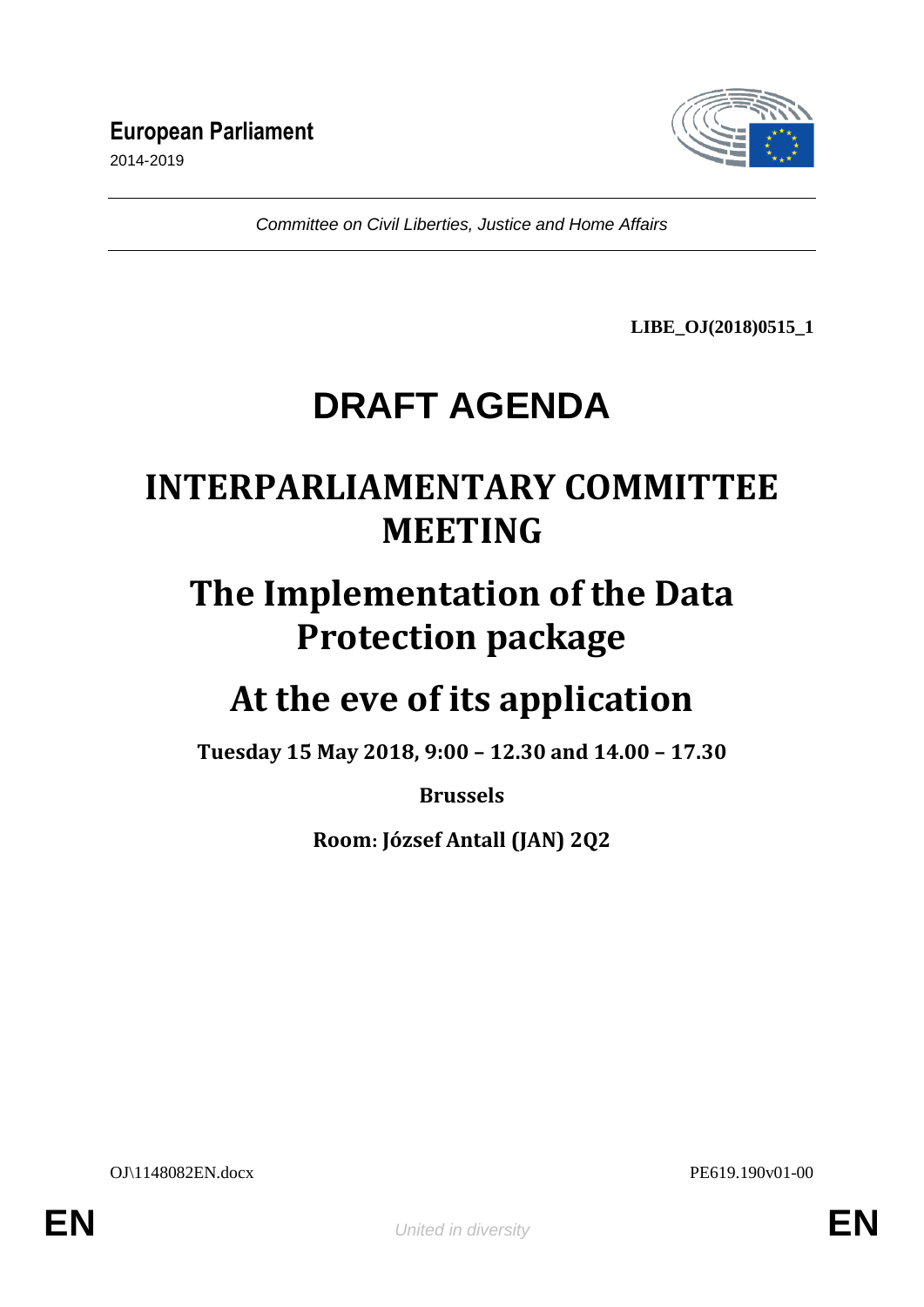### **Background Information**

On 27 April 2016, the European Parliament and the Council adopted Regulation (EU) 2016/679 (General Data Protection Regulation) and Directive (EU) 2016/680 (Data Protection Directive for law enforcement purposes).

These two instruments have achieved a major breakthrough of the European data protection legal framework in order to establish a modern, robust and consistent legal framework. The new data protection package bring this legal framework into line with the Lisbon Treaty and modernise it to take account of IT developments, the explosion on new technologies and globalisation and challenges posed by terrorism and crime. The new Union data protection laws establish a modern, strong and consistent legislative framework across Union policies, which strengthen the protection of the individuals' right to personal data protection, reflecting the nature of data protection as a fundamental right in the European Union.

On one side, the General Data Protection Regulation (GDPR) sets a single set of rules for a uniform application of the rules for all citizens and businesses, leading to a harmonised level playing field and uniform protection of individuals and on the other side, the "law enforcement Directive" establishes a harmonised framework for the processing of personal data for law enforcement activities, both domestic level or in case of exchanges between the law enforcement authorities of the Member States replacing the different legal regimes existing before the Lisbon Treaty. Processing of personal data for purposes other than law enforcement is subject to the GDPR.

These instruments shall be applicable as of 25 May 2018, after a two years period given to the Member States to implement these instruments into national law and adapt their national legislation to the new legal framework.

The Inter-parliamentary Committee Meeting intends to take stock of views of national parliaments and stakeholders on different issues posed by the new data protection framework at the eve of its application.

National Parliaments are being deeply involved over these two years in the adoption of the national legislation implementing the data protection package. Because of their crucial role in this process, they are in a unique position to share their views and experience on the implementation of the data protection package.

The meeting is structured around four main sessions addressing them, namely, the institutional aspects, the impact on the private sector, including SMEs; technological innovation and the impact of the GDPR and last, the implementation of the "law enforcement Directive".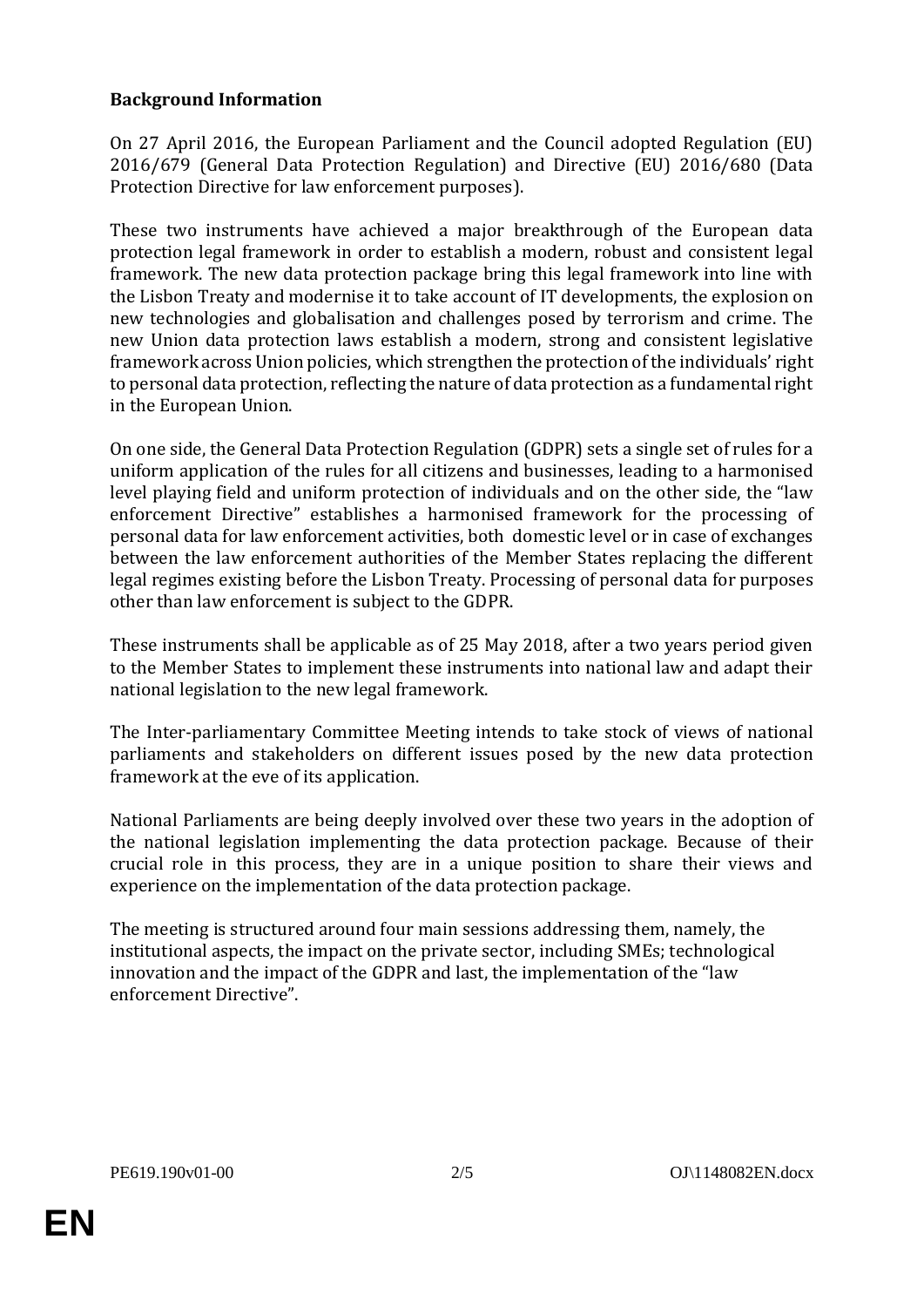## **Order of business**

- 9h00 9h10 **Opening remarks** by **Claude MORAES,** Chair of the Committee on Civil Liberties, Justice and Home Affairs of the European Parliament 9h10 - 9h15 **Introductory remarks** by the rapporteur of the General Data
- Protection Regulation, **Jan Philipp Albrecht** (Greens/EFA)

### **FIRST SESSION**

**The Implementation of the General Data Protection Regulation**

**– Institutional aspects –**

#### **Chaired by Claude MORAES, LIBE Committee Chair 9h15 – 10h45**

| $9h15 - 9h25$  | Ms Andrea Jelinek, Head of the Austrian Data Protection Authority<br>and Chair of the Article 29 Working Party |  |  |
|----------------|----------------------------------------------------------------------------------------------------------------|--|--|
| $9h25 - 9h35$  | Ms Katarzyna Szymielewicwz (Panoptykon Foundation and vice-<br>president of EDRi)                              |  |  |
| $9h35 - 9h45$  | Ms Christine Hennion, Member of the French Parliament                                                          |  |  |
| $9h45 - 10h45$ | Debate with representatives of National Parliaments<br>and<br><b>European Parliament</b>                       |  |  |

#### **SECOND SESSION**

**The Implementation of the General Data Protection Regulation** 

**– Impact on the Private Sector including SMEs –**

**Chaired by Claude MORAES, LIBE Committee Chair 10h45 – 12h30**

| $10h45 - 10h55$ | Mr Judicaël Phan, Associate General Counsel - Global DPO, Ubisoft                                       |
|-----------------|---------------------------------------------------------------------------------------------------------|
| $10h55 - 11h05$ | Mr Luc Hendrickx, Director for Enterprise Policy and External<br>Affairs (UEAPME)                       |
| 11h05 - 11h15   | Ms Pascale Gelly, Group Data Protection Officer, Finance, Control-<br>Legal Affairs, Schneider Electric |
| 11h15 - 12h15   | Debate with representatives of National Parliaments and<br><b>European Parliament</b>                   |
| 12h30 - 14h00   | Lunch break                                                                                             |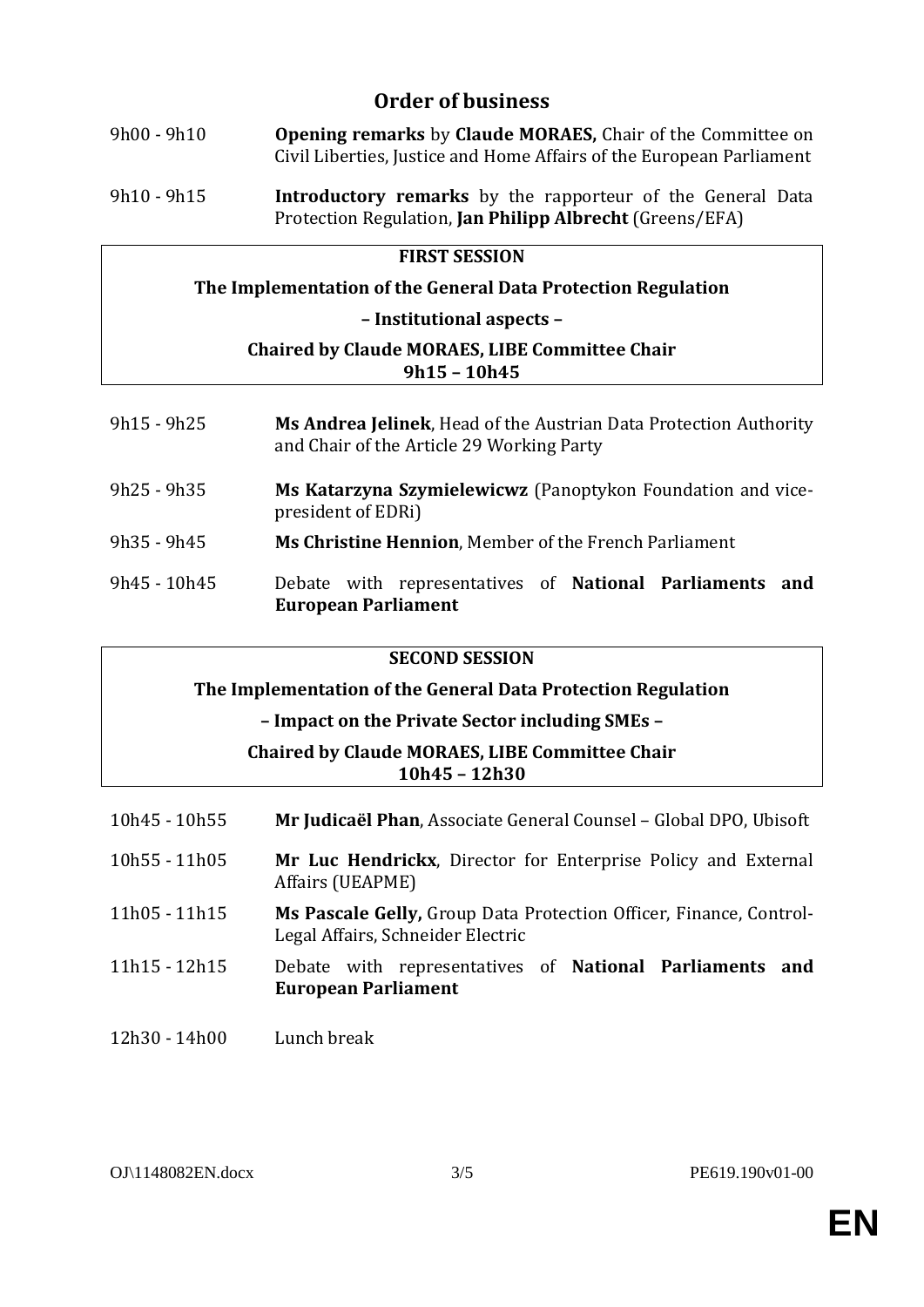#### **THIRD SESSION**

#### **The GDPR and technological innovation**

#### **Chaired by Claude MORAES, LIBE Committee Chair 14h00 – 15h30**

| Mr Eric Léandri, Chairman and Co-founder of QWANT<br>14h00 - 14h10 |  |
|--------------------------------------------------------------------|--|
|--------------------------------------------------------------------|--|

- 14h10 14h20 **Ms Ninja Marnau,** Saarland University**,** expert in IT development
- 14h20 14h30 **Mr Paul Breitbarth,** Director at Nymity
- 14h30 15h30 Debate with representatives of **National Parliaments and European Parliament**

#### **FOURTH SESSION**

#### **The Implementation of the Police Data Protection Directive**

**Chaired by Claude MORAES, LIBE Committee Chair 15.30 - 17.00**

| 15h30 - 15h40   | Intervention by a representative of a <b>National Parliament</b> on the<br>implementation of the Directive     |
|-----------------|----------------------------------------------------------------------------------------------------------------|
| 15h40 - 15h50   | Mr Christian Wiese Svanberg, Chief Privacy Officer & Head of Data<br>Protection Unit at Danish National Police |
| 15h50 - 16h00   | Mr Olivier Micol, Head of Data Protection Unit, DG Justice, European<br>Commission                             |
| $16h00 - 16h10$ | Ms Maja Smoltczyk, Berlin Commissioner for Data Protection and<br>Freedom of Information                       |
| 16h10 - 17h00   | Debate with representatives of National Parliaments and<br><b>European Parliament</b>                          |

#### **CLOSING REMARKS**

### **Chaired by Claude MORAES, LIBE Committee Chair 17h00 – 17h15**

- 17h00 17h10 Closing remarks by a representative of a national parliament
- 17h10 17h15 Closing remarks by **Claude MORAES**, LIBE Committee Chair